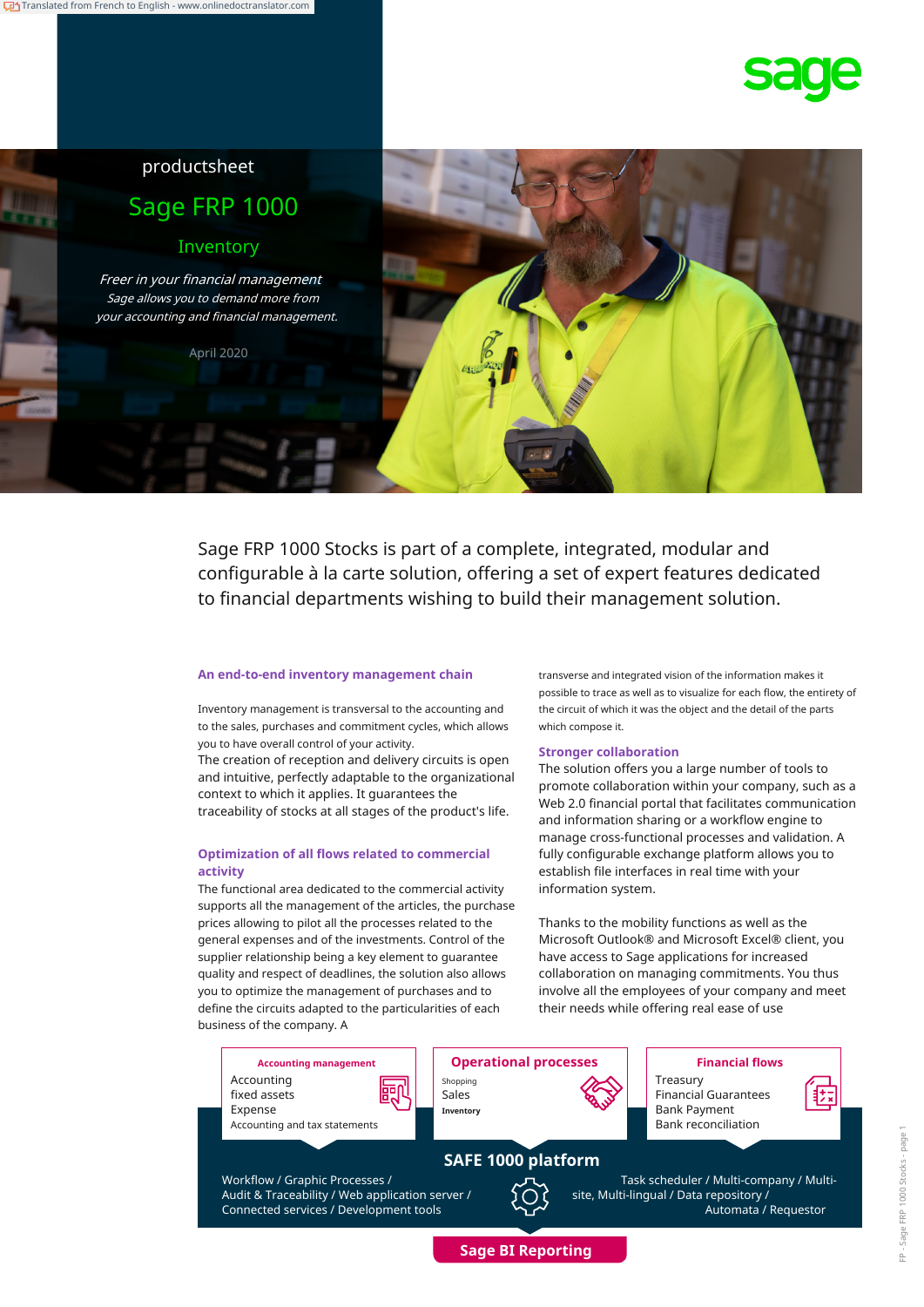#### The advantages of the offer

#### **Trust**

> Sage FRP 1000 Stocks integrates the facilitating functions within the framework of the GDPR $(1)$ (General Data Protection Regulation)

# > stocks and restocking **Dynamic management**

> customer and supplier channels

## > accessible to all **Decision-making environment**

> complete with performance indicators, management tools, dashboard library and ready-to-use reports

#### **Circuit management**

> purchasing logistics from the management of the stages to the traceability of the purchase parts

#### **Complete management**

- 
- **A decision-maker**
- 

# Fonctionnalities

# **A solution that reflects your business strategy**

Sage FRP 1000 Stocks offers dynamic management of customer and supplier channels. This solution notably allows multi-referencing, the creation of differentiated stock units, the possibility of creating product hierarchies.

#### **General environment**

Multi-company, single or multi-base, multiestablishment, multi-currency, multi-third party roles, management of intra-group flows, multilingual management, personalized offices.

#### **Purchasing logistics circuits**

Unlimited management of stages, management of short circuits, possibility of assigning a different reception circuit per product, allocation of physical stocks to each stage of the reception circuits, quality control management (management of backorders, returns and pending incidents) , wizards for generating purchase documents, generation of single and burst documents, possibility of task planning, conservation and traceability of all purchase documents.

#### **Inventory management**

Consultation of inventory operations, services carried out or remaining to be carried out, direct entry of inventories, creation of nomenclatures, management of assembly orders, mass and cascading processing of assembly orders, management of changes in parts in stock: various inputs/outputs, transfer inputs/outputs, compound inputs from assembly orders, valuation of inputs/ outputs and inter-depot transfers to the PAMP/ CAMP at the end of the day, restitutions: follow-up of input parts lines and stock issues by product, quantities involved, logistics steps, import of assembly orders and miscellaneous operations in stock unit or any other unit, replenishment management.

#### **Decision making within everyone's reach**

You have a complete and integrated decisionmaking environment allowing the implementation of performance indicators, management tools adapted to each user profile for quick access to information essential to their business, a library of dashboards , ready-to-use indicators and reports to facilitate management ownership, publication of reports and indicators through the Web portal or directly from your Microsoft Outlook® messaging system, dashboards accessible from the portal or directly on smartphone or tablet.